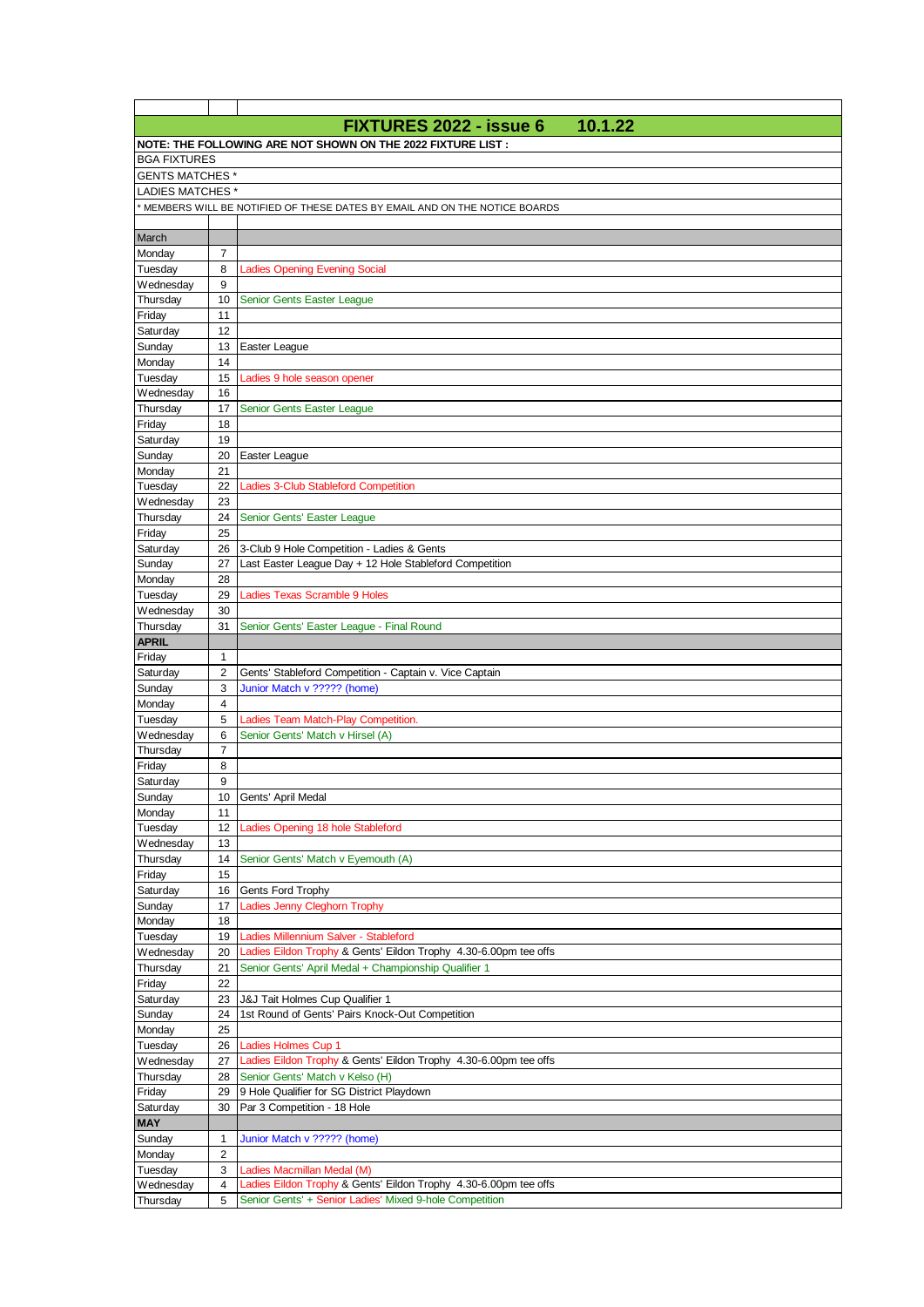| Friday           | 6              |                                                                                                                            |
|------------------|----------------|----------------------------------------------------------------------------------------------------------------------------|
| Saturday         | $\overline{7}$ | Aidan Hume Design May Medal                                                                                                |
| Sunday           | 8              | Marjoribanks Mixed Open Greensomes 9am + 1pm Shotgun Starts                                                                |
| Monday           | 9              | Junior Coaching & Fun Night 5.30pm                                                                                         |
| Tuesday          | 10             | <b>Ladies Club Trophy 1</b>                                                                                                |
| Wednesday        | 11             | Senior Gents' Match v Gifford (H) + Ladies Eildon Trophy & Gents' Eildon Trophy 4.30-6.00pm tee offs                       |
| Thursday         | 12             | <b>Senior Gents Competition</b>                                                                                            |
| Friday           | 13             |                                                                                                                            |
| Saturday         | 14             | 1st Round of Gents' Handicap K/O Competition                                                                               |
| Sunday           | 15             | <b>President's Putter</b>                                                                                                  |
| Monday           | 16             | <b>Junior Competition 4pm</b>                                                                                              |
| Tuesday          | 17             | <b>Ladies Coronation Foursomes</b>                                                                                         |
| <b>Wednesday</b> | 18             | Ladies Eildon Trophy & Gents' Eildon Trophy 4.30-6.00pm tee offs                                                           |
| Thursday         | 19             | Senior Gents' May Medal + Championship Qualifier 2                                                                         |
| Friday           | 20             |                                                                                                                            |
| Saturday         | 21             |                                                                                                                            |
| Sunday           | 22             | J&J Tait Holmes Cup Qualifier 2                                                                                            |
| Monday           | 23             | Junior Coaching: 4-5pm. Holes1-3 + Junior Jubilee Trophy 1                                                                 |
| Tuesday          | 24             | Ladies Holmes Cup 2                                                                                                        |
| <b>Wednesday</b> | 25             | Ladies Eildon Trophy & Gents' Eildon Trophy 4.30-6.00pm tee offs                                                           |
| Thursday         | 26             | <b>Senior Gents' Competition</b>                                                                                           |
| Friday           | 27             | Ladies & Gents' Mixed Competition (evening)                                                                                |
| Saturday         | 28             | Open Pairs Texas Scramble (Ladies, Gents or any combination) (sponsored by Travis Perkins)                                 |
| Sunday           | 29             |                                                                                                                            |
| Monday           | 30             | Junior Coaching: 4-5pm. Holes1-3 + Junior Jubilee Trophy 2.                                                                |
| Tuesday          | 31             | Ladies Centenary Trophy (M)                                                                                                |
| <b>JUNE</b>      |                |                                                                                                                            |
| Wednesday        | $\mathbf{1}$   | Gents Senior Match v The Woll (A) + Ladies Eildon Trophy & Gents' Eildon Trophy 4.30-6.00pm tee offs                       |
| Thursday         | $\overline{2}$ | Seniors Mixed Open Greensomes (over 50)                                                                                    |
| Friday           | 3              |                                                                                                                            |
| Saturday         | 4              | Gents June Medal                                                                                                           |
| Sunday           | 5              |                                                                                                                            |
| Monday           | 6              | Junior Coaching: 4-5pm. Holes 1-3                                                                                          |
| Tuesday          | $\overline{7}$ | Senior Gents Match v Innerleithen (H) + Ladies Presidents Cup                                                              |
| Wednesday        | 8              | Ladies Eildon Trophy & Gents' Eildon Trophy 4.30-6.00pm tee offs                                                           |
| Thursday         | 9              | Senior Gents June Medal + Championship Qualifier 3                                                                         |
| Friday           | 10             |                                                                                                                            |
| Saturday         | 11             | Hogg & Thorburn Open Texas Scramble Fund raising Day                                                                       |
| Sunday           | 12             | Gents Championship Qualifier (1)                                                                                           |
| Monday           | 13             | Junior Coaching: 4-5pm. Holes 1-3 + Junior Buller Trophy                                                                   |
| Tuesday          | 14             | <b>Ladies Club Trophy 2</b>                                                                                                |
| Wednesday        | 15             | Ladies Eildon Trophy & Gents' Eildon Trophy 4.30-6.00pm tee offs                                                           |
| Thursday         | 16             | Senior Gents Match v Duns (A)                                                                                              |
| Friday           | 17             |                                                                                                                            |
| Saturday         |                | 18 Captain's Prize Day                                                                                                     |
| Sunday           | 19             | Junior Match v ????? (home)                                                                                                |
| Monday           | 20             | Junior Coaching: 4-5pm. Holes1-3 + Junior Millennium Salver                                                                |
| Tuesday          | 21             | Ladies Medal                                                                                                               |
| Wednesday        | 22             | Ladies Eildon Trophy & Gents' Eildon Trophy 4.30-6.00pm tee offs                                                           |
| Thursday         | 23             | Senior Gents Match v Eyemouth (H)                                                                                          |
| Friday           | 24             |                                                                                                                            |
| Saturday         | 25             | Gents Championship Qualifier (2)                                                                                           |
| Sunday           | 26             | <b>Gents' Invitation Greensomes</b>                                                                                        |
| Monday           | 27             | Junior Coaching: 4-5pm. Holes1-3 + Junior Competition Holmes Cup 2                                                         |
| Tuesday          | 28             | adies Championship Qualifier 1 (M)                                                                                         |
| Wednesday        | 29             | Senior Gents Open Over 55's (Course closed all day) Sponsored by Jock Borthwick + Ladies Eildon Trophy & Gents' Eildon Tro |
| Thursday         | 30             | <b>Senior Gents Competition</b>                                                                                            |
| <b>JULY</b>      |                |                                                                                                                            |
| Friday           | $\mathbf{1}$   |                                                                                                                            |
| Saturday         | $\overline{2}$ | <b>Millennium Salver</b>                                                                                                   |
| Sunday           | 3              | J & J Tait Holmes Cup Qualifier 3                                                                                          |
| Monday           | $\overline{4}$ | Junior Coaching: 4-5pm. Holes 1-3                                                                                          |
| Tuesday          | 5              | <b>Ladies Championship Qualifier 2</b>                                                                                     |
| Wednesday        | 6              | Ladies Eildon Trophy & Gents' Eildon Trophy 4.30-6.00pm tee offs                                                           |
| Thursday         | $\overline{7}$ | Senior Gents 3-Man Scramble                                                                                                |
| Friday           | 8              | Gents' Match v Lauder (away)                                                                                               |
| Saturday         | 9              |                                                                                                                            |
| Sunday           | 10             | J & J Tait Holmes Cup - Final                                                                                              |
| Monday           | 11             | Gents Seniors Match v Torwoodlee (H) + Junior Coaching: 4-5pm. Holes1-3 + Junior Morrison Shield                           |
| Tuesday          | 12             | <b>Ladies Club Trophy 3</b>                                                                                                |
| Wednesday        | 13             | Ladies Eildon Trophy & Gents' Eildon Trophy 4.30-6.00pm tee offs                                                           |
| Thursday         | 14             | Senior Gents Stableford                                                                                                    |
| Friday           | 15             | KOSB Mixed Foursomes: - 5.45pm shotgun start                                                                               |
|                  |                |                                                                                                                            |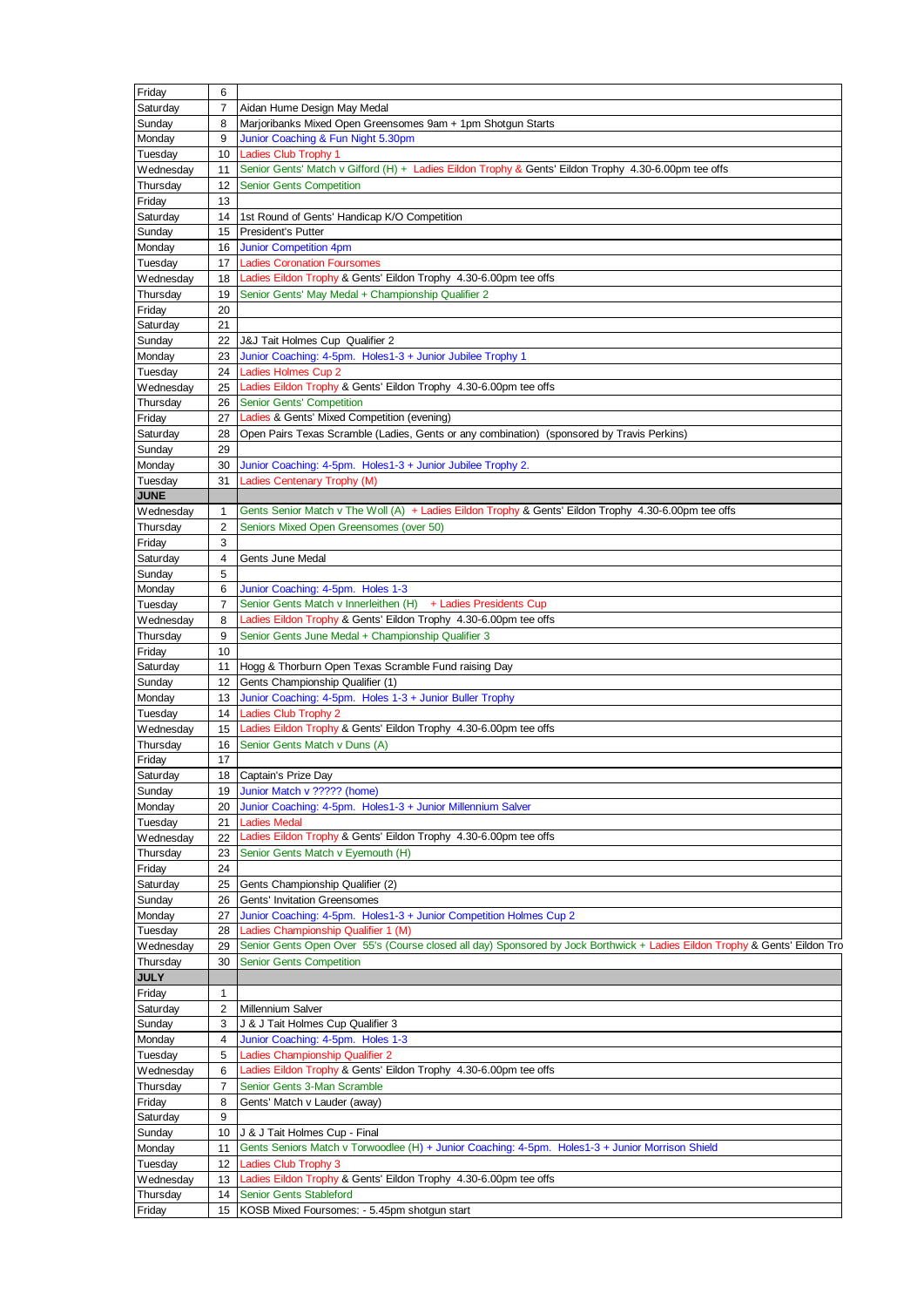| Saturday           | 16             | Gents July Medal/Championship Qualifier (3)                                                                      |
|--------------------|----------------|------------------------------------------------------------------------------------------------------------------|
| Sunday             | 17             |                                                                                                                  |
| Monday             | 18             | Junior Coaching: 4-5pm. Holes1-3                                                                                 |
| Tuesday            | 19             | Ladies Holmes Cup 3                                                                                              |
| Wednesday          | 20             | Ladies Eildon Trophy & Gents' Eildon Trophy 4.30-6.00pm tee offs                                                 |
| Thursday           | 21             | Senior Gents July Medal + Champ. Qual. 4                                                                         |
| Friday             | 22             |                                                                                                                  |
| Saturday           | 23             | WW Ballantyne Quaich                                                                                             |
| Sunday             | 24             | Junior Match v ????? (home)                                                                                      |
| Monday             | 25             | Senior Gents Match v Lauder (A)                                                                                  |
| Tuesday            | 26             |                                                                                                                  |
| Wednesday          | 27             | Ladies Eildon Trophy & Gents' Eildon Trophy 4.30-6.00pm tee offs                                                 |
| Thursday           | 28             | Senior Gents' + Senior Ladies' Mixed 9-hole Competition                                                          |
| Friday             | 29             |                                                                                                                  |
| Saturday           | 30             | Gents Championship Qualifier (4)                                                                                 |
| Sunday             | 31             | Gents' Dryburgh Cup (1)                                                                                          |
| <b>AUGUST</b>      |                |                                                                                                                  |
| Monday             | $\mathbf 1$    | Junior Coaching: 4-5pm. Holes1-3 + Gents Senior Match v Gifford (A)                                              |
| Tuesday            | 2              | <b>Ladies Peebles Memorial Invitation</b>                                                                        |
| Wednesday          | 3              | Gents Match v. Selkirk (H) 5.00-5.30pm                                                                           |
| Thursday           | $\overline{4}$ | <b>Senior Gents Competition</b>                                                                                  |
| Friday             | 5              |                                                                                                                  |
| Saturday           | 6              | Dryburgh Cup (2)                                                                                                 |
| Sunday             | 7              | Gents Championship 1st Round                                                                                     |
| Monday             | 8              |                                                                                                                  |
| Tuesday            | 9              | Ladies Championship 1st Round                                                                                    |
| Wednesday          | 10             | Ladies & Gents Championship Semi-finals                                                                          |
| Thursday           | 11             | Senior Gents Championship Semi-Finals                                                                            |
| Friday             | 12             | Gents' Match v Lauder (home)                                                                                     |
| Saturday           | 13             | Championship Finals day                                                                                          |
| Sunday             | 14             | Gents Centenary Trophy + Gents August Medal                                                                      |
| Monday             | 15             | Junior Coaching: 4-5pm. Holes1-3                                                                                 |
| Tuesday            | 16             | Ladies Senior Salver (M)                                                                                         |
| Wednesday          | 17             | Senior Gents Match v Kelso (A) + Ladies Eildon Trophy & Gents' Eildon Trophy 5.30-6.00pm tee offs                |
| Thursday           | 18             |                                                                                                                  |
| Friday             | 19             |                                                                                                                  |
| Saturday           | 20             | S B & Co Gents Open (Course closed all day)                                                                      |
| Sunday             | 21             | Dryburgh Cup (3)                                                                                                 |
| Monday             | 22             | Junior Coaching: 4-5pm. Holes1-3                                                                                 |
| Tuesday            | 23             | Ladies Club Trophy 4                                                                                             |
| Wednesday          | 24             | Ladies Seniors Open Greensomes + Final Round of Ladies Eildon Trophy & Gents' Eildon Trophy 4.30-6.00pm tee offs |
| Thursday           | 25             | Senior Gents OoM 1                                                                                               |
|                    |                |                                                                                                                  |
| Friday             | 26             |                                                                                                                  |
| Saturday           | 27             | Ladies Captain Prize Day                                                                                         |
| Sunday             |                | 28 Dryburgh Cup Final + Junior Match v ????? (home)                                                              |
| Monday             | 29             | Senior Gents Match v Lauder (H)                                                                                  |
| Tuesday            | 30             | Ladies Closing 18 Hole Stableford                                                                                |
| Wednesday          | 31             |                                                                                                                  |
| <b>SEPTEMBER</b>   |                |                                                                                                                  |
| Thursday           | $\mathbf{1}$   | Senior Gents September Medal + Senior Gents OoM 2                                                                |
| Friday             | 2              | <b>Ladies' Outing</b>                                                                                            |
| Saturday           | 3              | lan Barrie Trophy (over 50's) 1.00pm shotgun start                                                               |
| Sunday             | 4              | Gents Stableford Competition                                                                                     |
| Monday             | 5              |                                                                                                                  |
| Tuesday            | 6              | <b>Ladies' Flag Competition</b>                                                                                  |
| Wednesday          | $\overline{7}$ |                                                                                                                  |
| Thursday           | 8              | <b>Senior Gents' Outing</b>                                                                                      |
| Friday             | 9              | Gents' Past Captains' Night                                                                                      |
| Saturday           | 10             | Skoda Trophy                                                                                                     |
| Sunday             | 11             | Open Texas Scramble                                                                                              |
| Monday             | 12             |                                                                                                                  |
| Tuesday            | 13             | Ladies Tex Mex 9 Holes                                                                                           |
| Wednesday          | 14             | Ladies & Gents 9 Hole Stableford                                                                                 |
| Thursday           | 15             | Senior Gents OoM 3                                                                                               |
| Friday             | 16             |                                                                                                                  |
| Saturday           | 17             | Gents' September Medal                                                                                           |
| Sunday             | 18             | Gents' Match v. Jedburgh (home)                                                                                  |
| Monday             | 19             |                                                                                                                  |
| Tuesday            | 20             | Ladies Vice President's 9 Hole Competition                                                                       |
| Wednesday          | 21             |                                                                                                                  |
| Thursday           | 22             | Senior Gents OoM 4                                                                                               |
| Friday<br>Saturday | 23<br>24       | Gents' Stableford Competition (am only) + Sponsors' Day (pm) TBC                                                 |